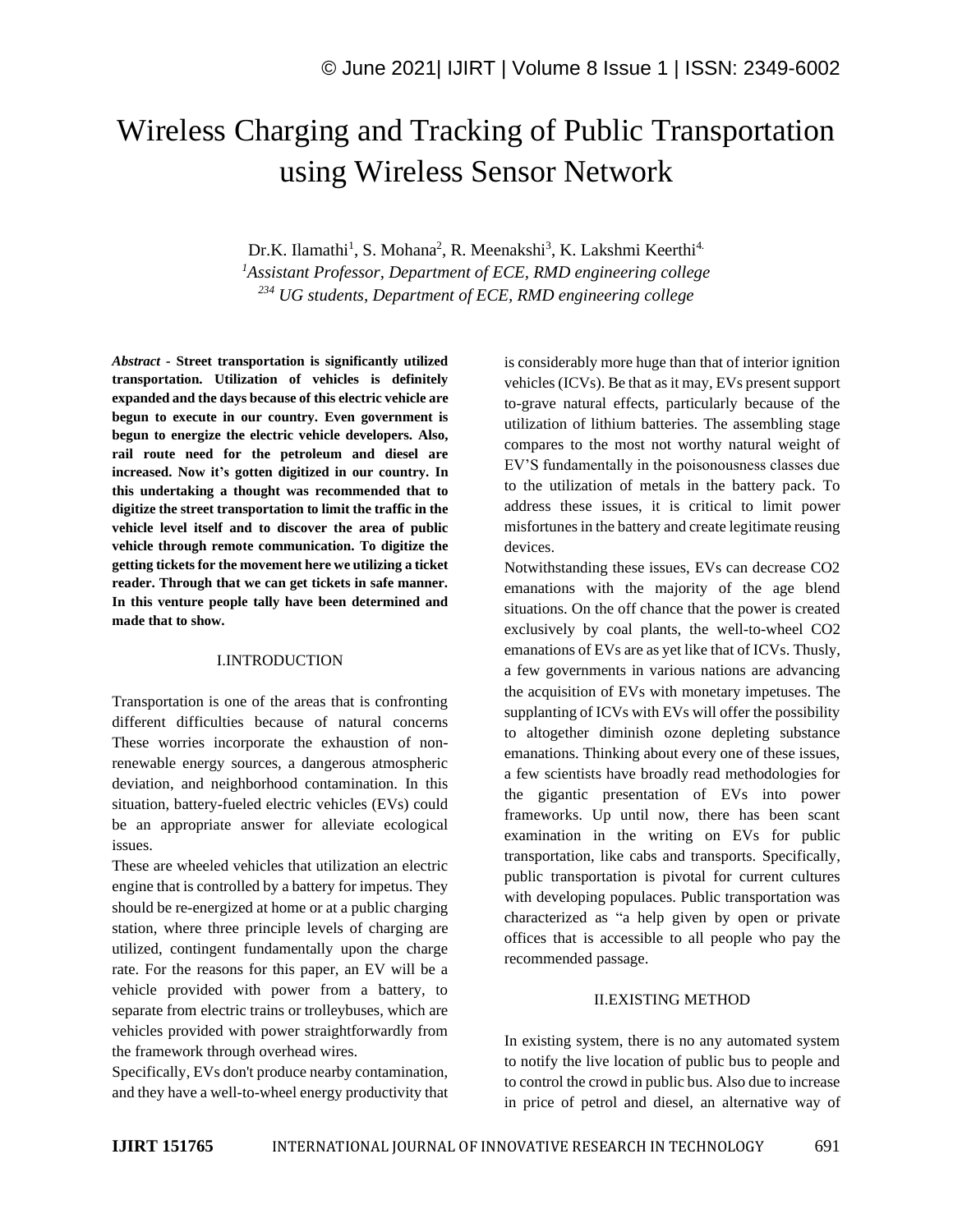remedy is needed. Till now traffic is controlled by traffic cops and by using traffic lights. To solve these issues, we are going for proposed system.

#### III.PROPOSED METHOD

The proposed framework involves two areas to be specific Transport segment and Station segment. In transport area, ticket peruser goes about as a major information. The peruser peruses every traveler's going pass to screen passage and leave subtleties of each passenger. Micro regulator which is carried out in transport, figures traveler's entrance and leave subtleties through yield of ticket peruser. On the off chance that a transport leaves from a specific bus station, check of travelers is shipped off next transport stop through remote sensor quantity of travelers in transport to individuals hanging tight for that transport in second bus station. In station segment, transport id peruser is introduced to peruse each transport id number to confirm which transport is shown up to that specific transport stop. This data is additionally shipped off next transport stop through WSN and it is shown for public observing. Remote force move arrangement is introduced in each transport stop to supply electric charge to transport as it is considered as an electric vehicle. Charging unit in transport is covered by glass to shield travelers from any stun impacts. LCD is joined in both transport and station segments to advise different live situations with. Benefits

Elective approach to dispose of fuel cost issues. Simple to introduce in each bus stop.

#### IV-BLOCK DIAGRAM







#### V.CIRCUIT DIAGRAM







VI.FLOW CHART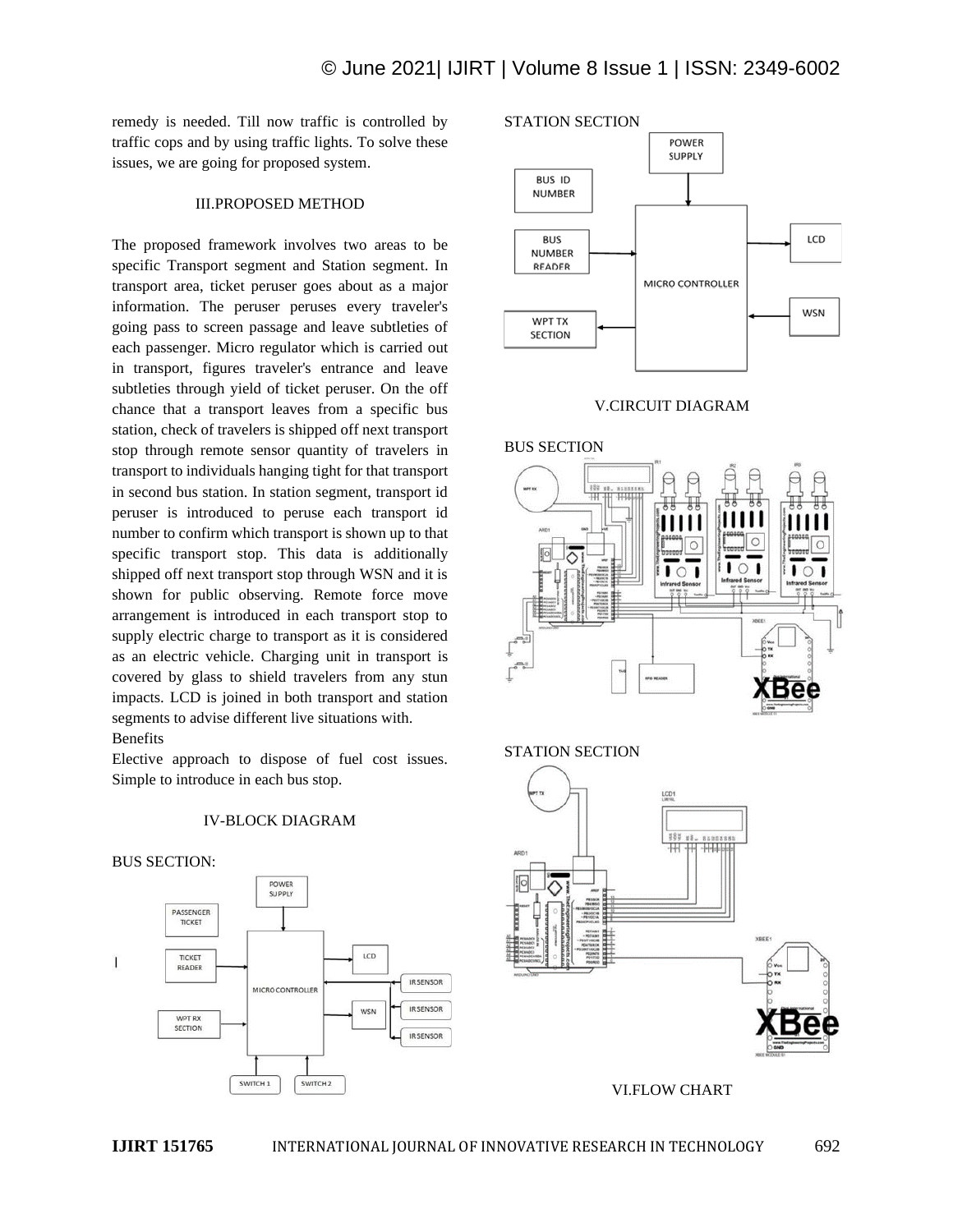# © June 2021| IJIRT | Volume 8 Issue 1 | ISSN: 2349-6002



### VII.HARDWARE

**LCD DISPLAYS** PERSONS COUNT AND BUS NUMBER

#### BUS SECTION:

In bus section the tag that the person having is read by the RFID tag reader. That will transforms it details to microcontroller. After this the details that having in microcontroller has displayed in LCD that connected. Then as per the code the microcontroller asks to select the place to go by using LCD display. By selecting certain place to reach the specified amount will be detected from the tag and the amount will be

displayed. To count the person in the bus here we are placing sensors 28 in seats. Through which we can get the count in bus. All these details are stored in microcontroller. And XBee that we are connecting in microcontroller shares the information to the XBee in next station. For the transferring power the winding coils are placed in bus. This will works on the principle of inductive coupling. STATION SECTION



#### STATION SECTION

In station whenever the bus reaches the station it will transfers power to the bus. Here the inductive coupling is started to work. By that whenever placing coil beside another coil it starts to passes charges that charges will be converted power and stores in battery in bus. Before that the XBee get the details from the XBee in bus and displays that in display. Here the count in the bus and details of the bus have been displayed in station. This make the road transportation better and traffic less within bus.

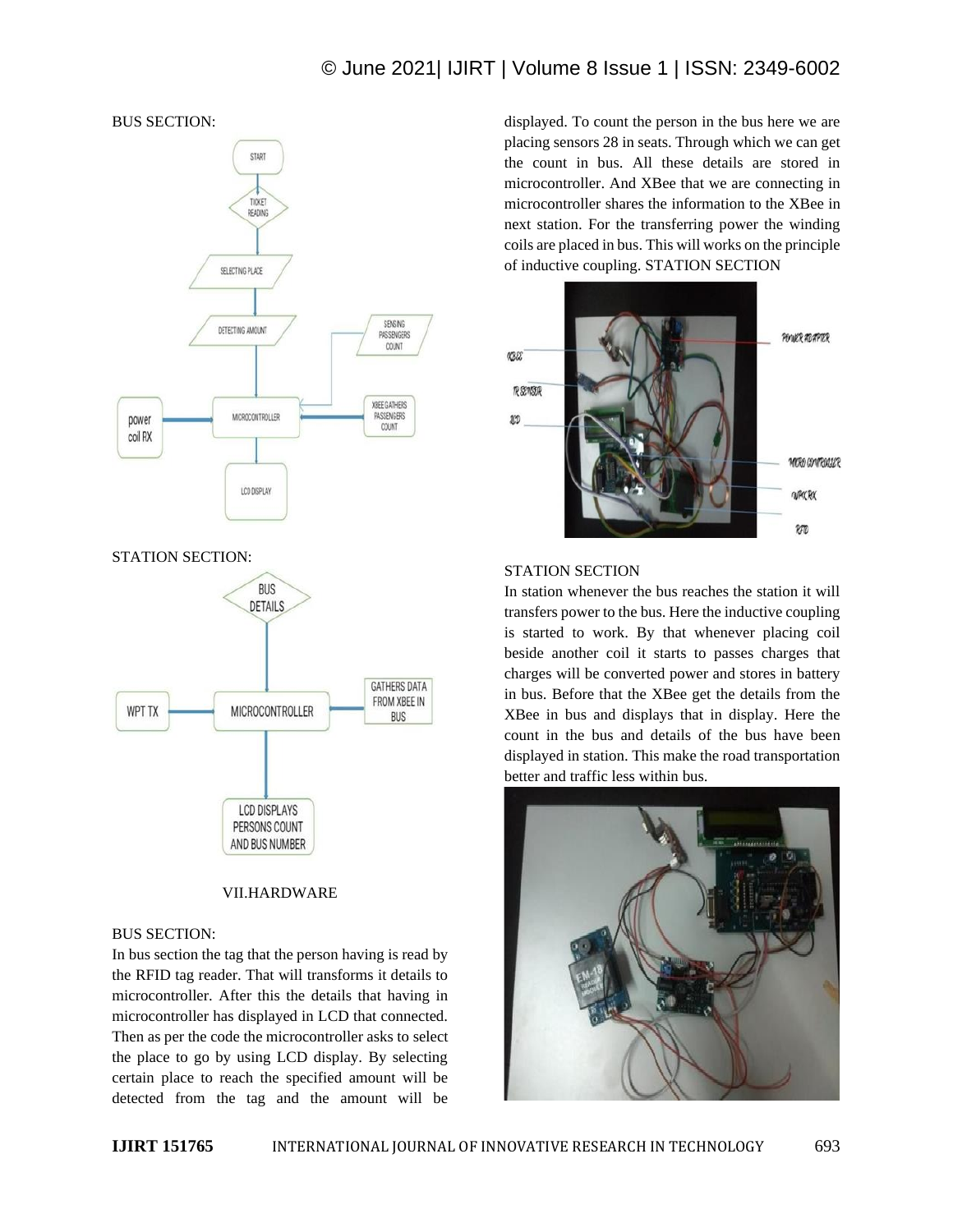# © June 2021| IJIRT | Volume 8 Issue 1 | ISSN: 2349-6002

## VIII.SOFTWARE

#### A.EMBEDDED C:

Embedded C is intended to connect the presentation befuddle between Standard C and the implanted equipment and application engineering. It expands the C language with the natives that are required by signalpreparing applications and that are generally given by DSP processors. The plan of the help for fixed-point information types and named address spaces in Embedded C depends on DSP-C. DSP-C [1] is an industry-planned expansion of C with which experience was acquired since 1998 by different DSP makers in their compilers. For the improvement of DSP-C by ACE (the organization three of us work for), participation was looked for with inserted application planners and DSP producers. The Embedded C particular stretches out the C language to help unsupported installed processors in abusing the different location space usefulness, client characterized named address spaces, and direct admittance to processor and I/O registers. These highlights are regular for the little, inserted processors utilized in most customer items. The highlights presented by Embedded C are fixed-point and immersed number- crunching, portioned memory spaces, and equipment I/O tending to. The portrayal we present here addresses the expansions from a language-plan point of view, instead of the developer or processor design viewpoint.

#### B. ARDUINO ADE

Arduino can detect the climate by getting contribution from an assortment of sensors and can influence its environmental factors by controlling lights, engines, and different actuators. The microcontroller on the board is customized utilizing the ArduinO programming language (in light of Wiring) and the Arduino advancement climate (in view of Processing). Arduino undertakings can be independent or they can speak with programming on running on a PC (for example Streak, Processing, MaxMSP).

Arduino is a cross-platoform program. You will need to adhere to various guidelines for your own OS. Keep an eye on the Arduino site for the most recent directions. http://arduino.cc/en/Guide/HomePage Whenever you have downloaded/unfastened the arduino IDE, you can plug the Arduino to your PC through USB cable.

## XI-OUTPUTS





#### BUS SECTION

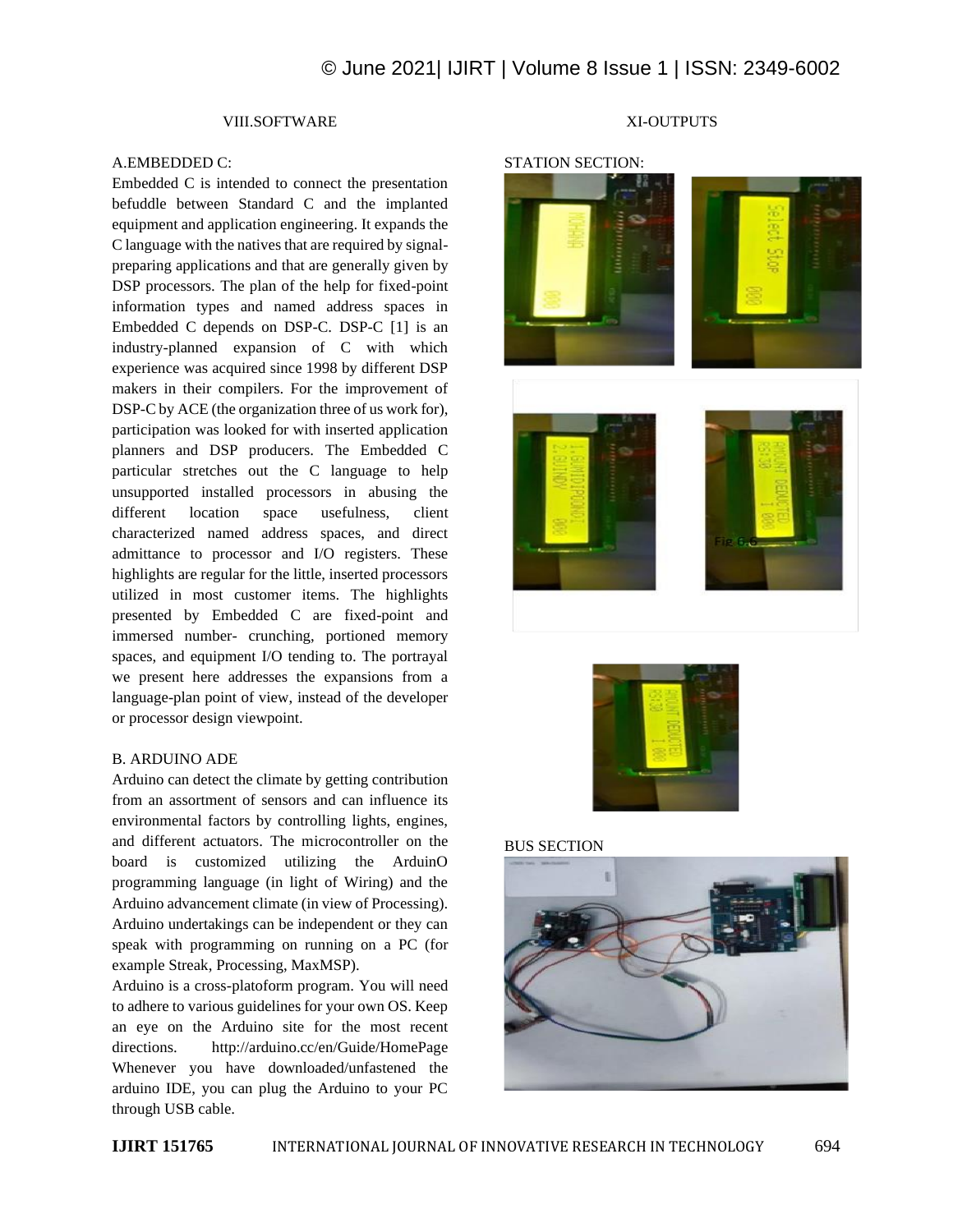

#### X.CONCLUSION

Electric vehicles will assume a critical part later on savvy lattice and are important for the decrease of dirtying gases in urban areas. Specifically, more consideration has been dedicated in the previous few years to the presentation of electric vehicles for public transportation. To accomplish a satisfactory mass presentation of these electric vehicles, it is fundamental to propose approaches that relieve matrix issues and improve power frameworks solidness.shrewd ticket peruser has made this framework more simpler and furthermore most secure mode for cash move. This dodges surge in transport transportaion during the voyaging and give exact data to the traveler about the transportation.

#### **REFERENCES**

- [1] J. A. Carrasco, B. Hogan, B. Wellman, and E. J. Miller, "Collecting social network data to study social activity-travel behavior: An egocentric approach," Environ. Plan. B, Plan, Des., vol. 35, no. 6, pp. 961–980, Dec. 2008.
- [2] R. SA, M. A. Karim, T. Z. Qiu, and A. Kim, "Origin-destination trip estimation from anonymous cell phone and foursquare data," in Proc. 94th Transp. Res. Board Annu. Meeting, Washington, DC, USA, Art. ID 15- 2379, 2015.
- [3] Y. Shen, M. P. Kwan, and Y. Chai, "Investigating commuting flexibility with GPS data and 3D geovisualization: A case study of Beijing, China," J. Transp. Geogr., vol. 32, pp. 1–11, Oct. 2013.
- [4] G. Sagl, E. Delmelle, and E. Delmelle, "Mapping collective human activity in an urban environment based on mobile phone data," Cartogr. Geogr. Inf. Sci., vol. 41, no. 3, pp. 272–285, Feb. 2014.
- [5] C. Ratti, S. Williams, D. Frenchman, and R. M. Pulselli, "Mobile landscapes: Using location data from cell phones for urban analysis," Environ. Plan. B, Plan. Des., vol. 33, no. 5, pp. 727–748, Oct. 2006.
- [6] R. A. Becker et al., "A tale of one city: Using cellular network data for urban planning," IEEE Pervasive Comput., vol. 10, no. 4, pp. 18–26, Oct. 2011.
- [7] J. M. Krisp, "Planning fire and rescue services by visualizing mobile phone density," J. Urban Technol., vol. 17, no. 1, pp. 61–69, Mar. 2010.
- [8] J. Dargay, D. Gately, and M. Sommer, "Vehicle ownership and income growth, worldwide: 1960– 2030," Energy J., vol. 28, no. 4, pp. 143–170, 2007.
- [9] D. L. Greene, J. L. Hopson, and J. Li, "Have we run out of oil yet? Oil peaking analysis from an optimist's perspective," Energy Policy J., vol. 34, no. 5, pp. 515–531, Mar. 2006.
- [10] S. Zeadally, S. U. Khan, and N. Chilamkurti, "Energy-efficient networking: Past, present, and future," J. Supercomput., vol. 62, no. 3, pp. 1093– 1118, Dec. 2013.
- [11]J. Zhang, F. Wang, K. Wang, W. Lin, X. Xu, and C. Chen, "Data-driven intelligent transportation systems: A survey," IEEE Trans. Intell. Transport. Syst., vol. 12, no. 2, 2011.